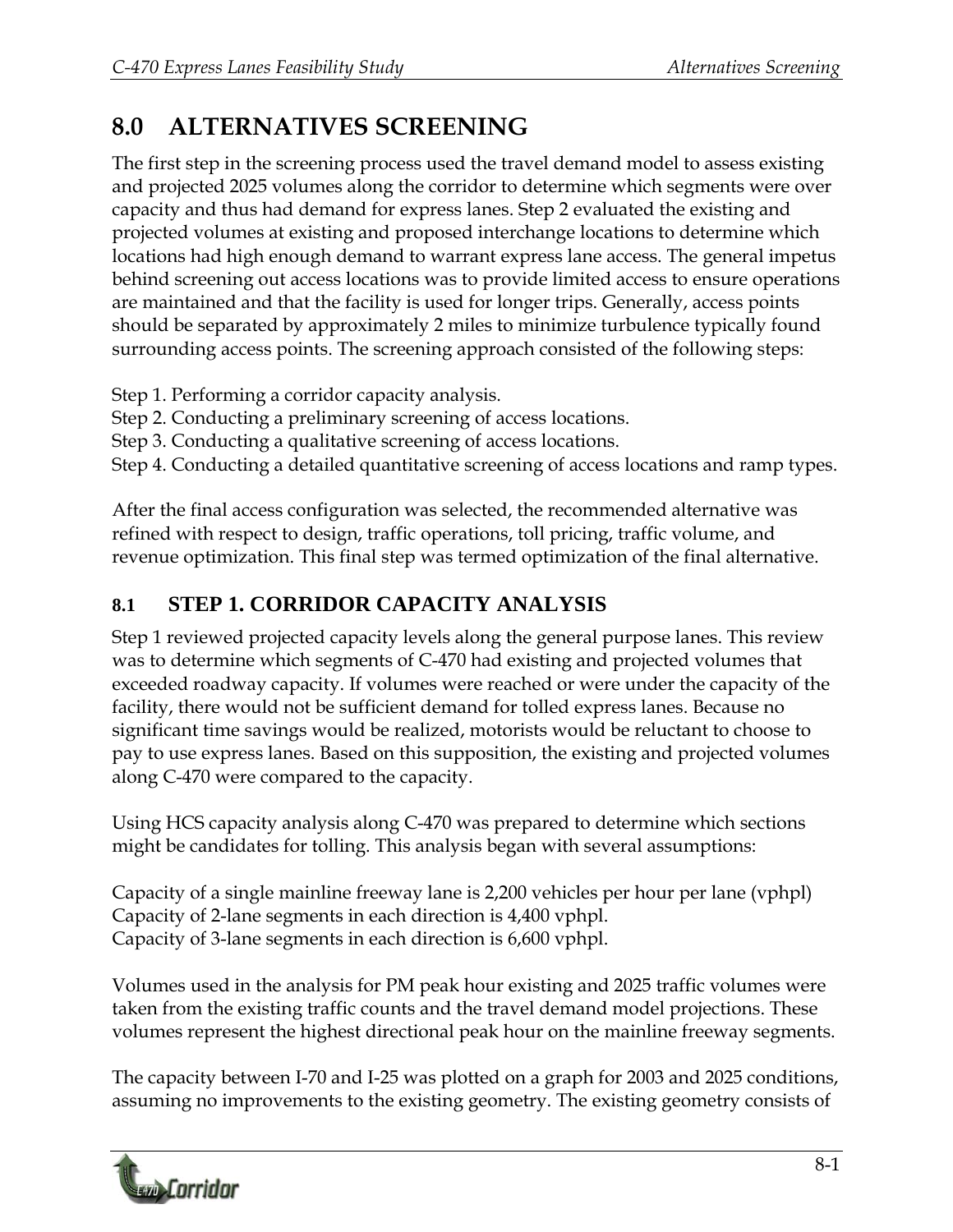three lanes in each direction between I-70 and Morrison Road, and between Quebec Street and I-25. The remaining segments of C-470 consist of two lanes in each direction. The 2025 analysis did include the proposed interchanges at Alameda Avenue and Yale Avenue. Figure 8.1 shows existing and proposed interchanges along the C-470 corridor. Figures 8.2 and 8.3 show the 2003 and 2025 V/C comparisons along the corridor.

**Figure 8.1 C-470 Corridor Map** 



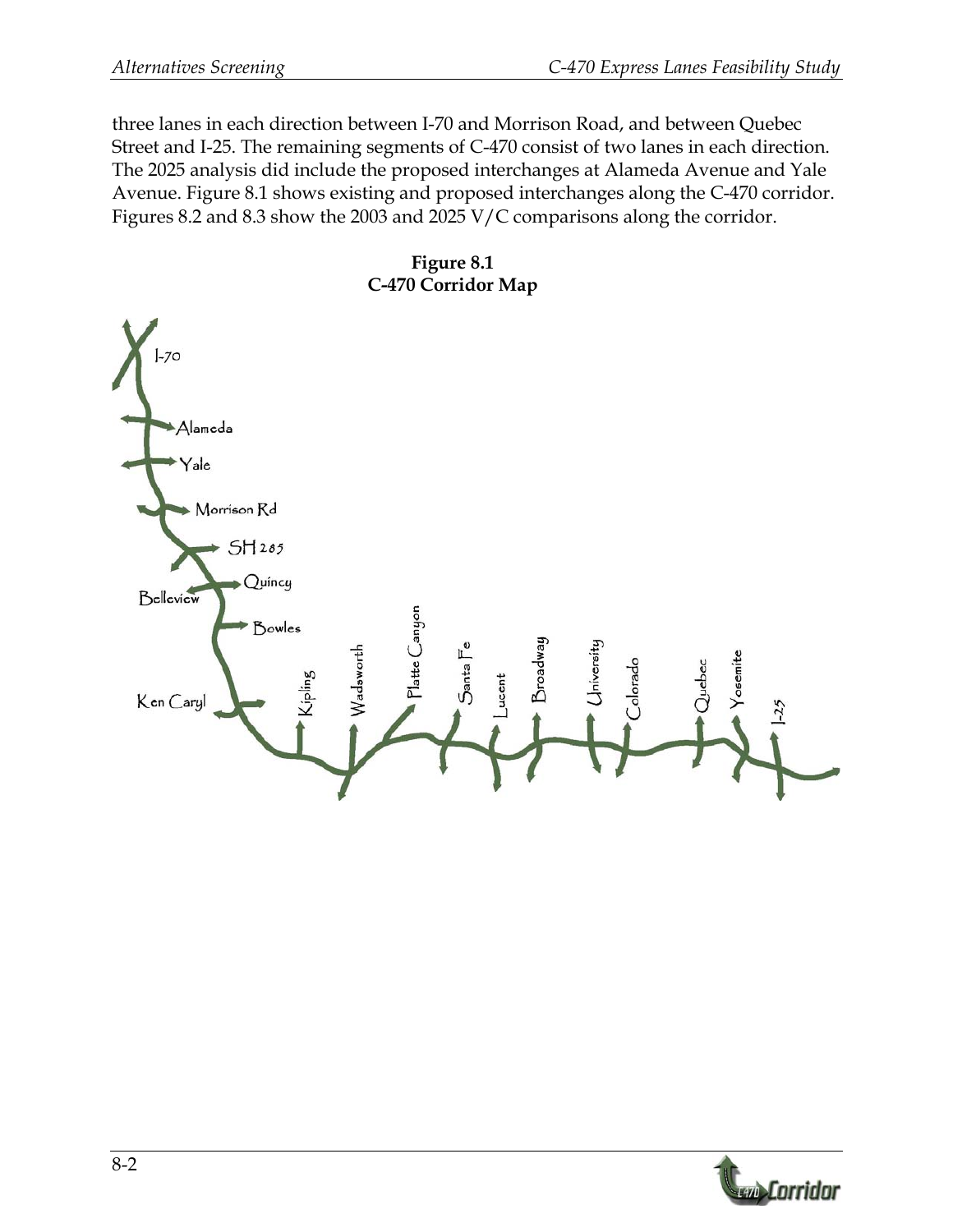



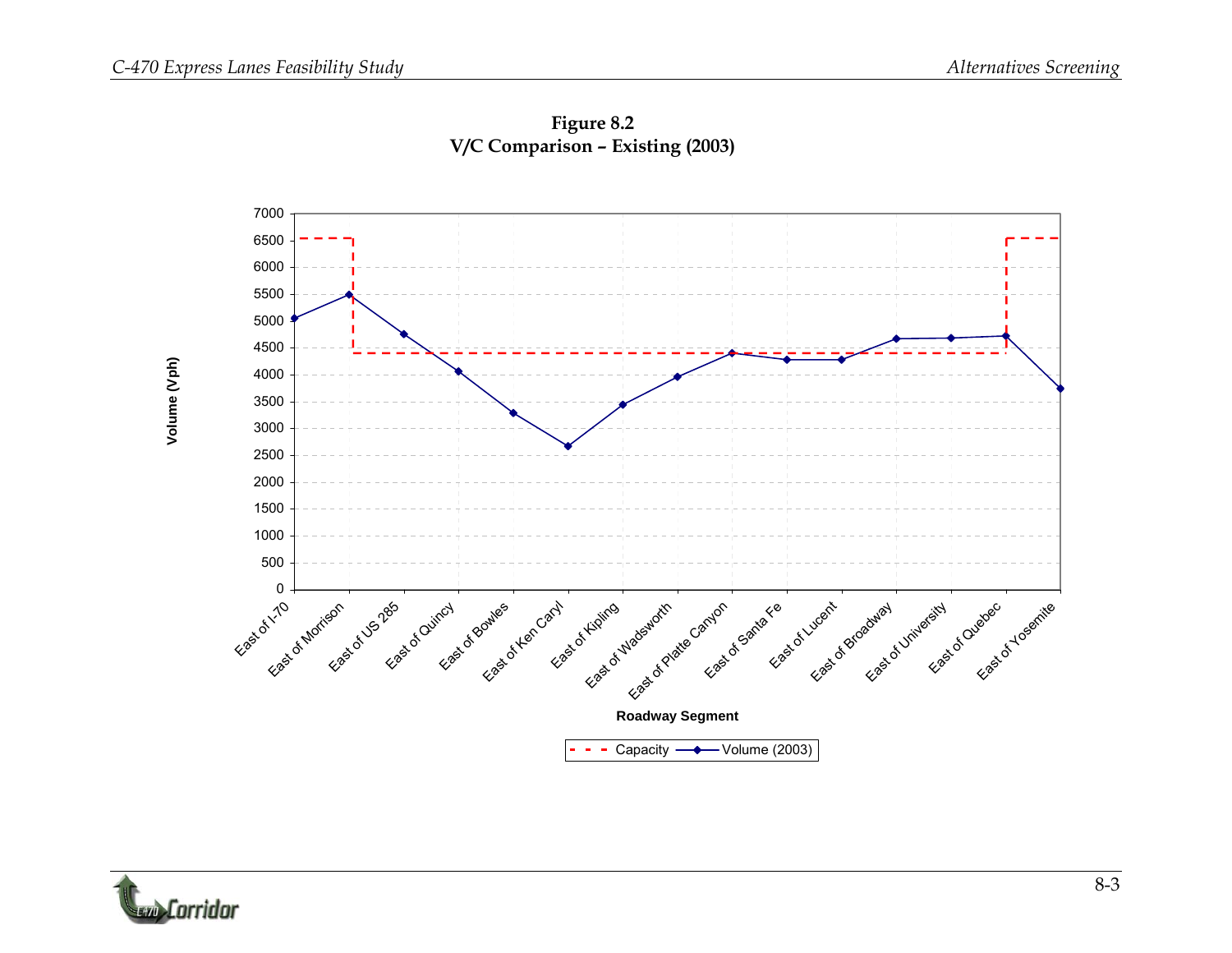**Volume (Vph)**

Volume (Vph)



**Figure 8.3 V/C Comparison – Projected (2025)** 

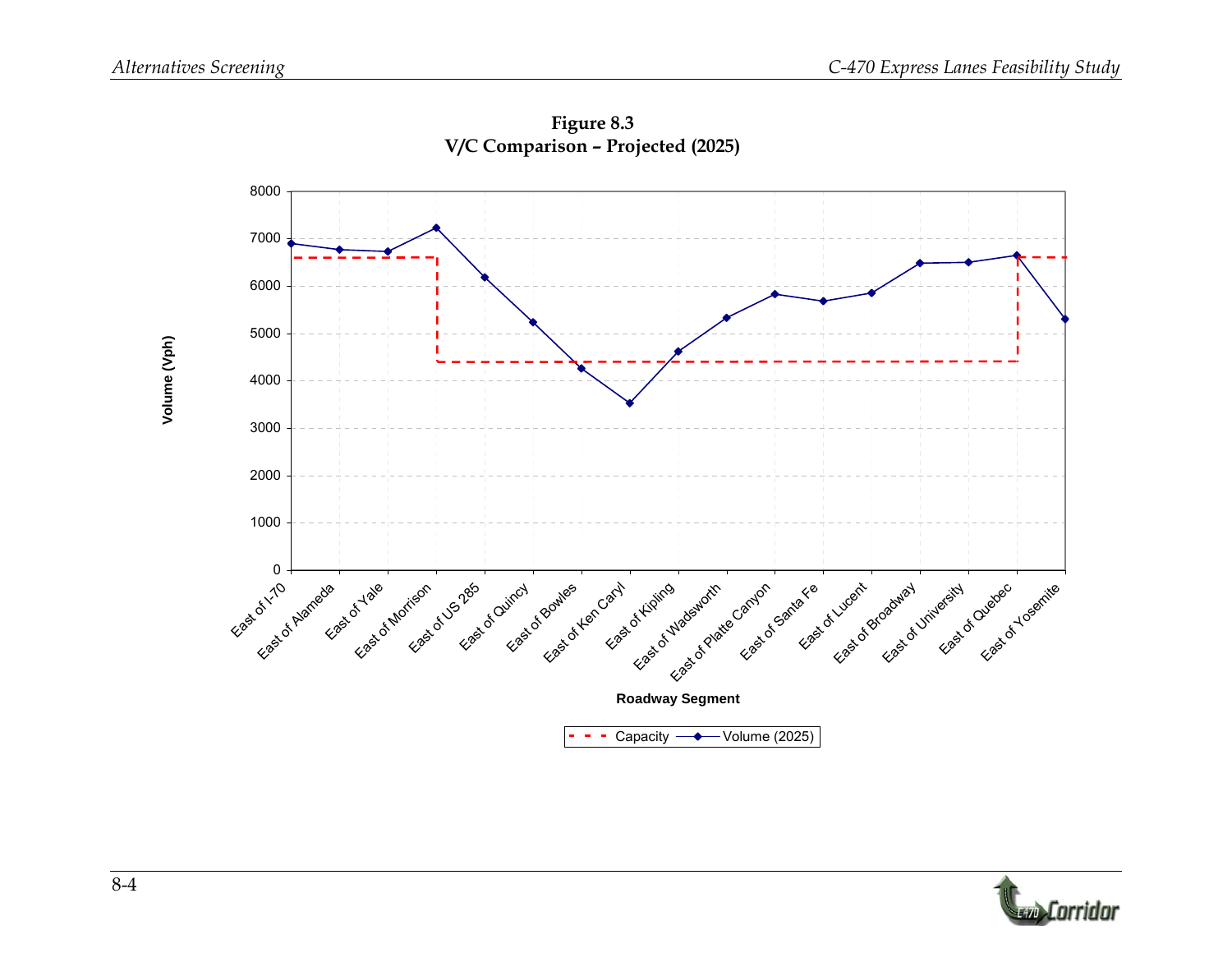#### **8.1.1 Existing Conditions Analysis**

The volume and capacity graph for existing conditions (2003) shows that portions of the C-470 corridor are operating above capacity during peak hours in the peak direction. The volume exceeds the capacity between the Morrison Road and US 285 Interchanges. The volume between the Quincy Avenue and Wadsworth Boulevard Interchanges is well below capacity. The volume along C-470 then approaches capacity of the facility between the Wadsworth Boulevard and Lucent Boulevard Interchanges. The volumes along C-470 exceed the capacity between the Lucent Boulevard and Quebec Street Interchanges. At the Quebec Street Interchange, a third lane is introduced in each direction, increasing the capacity of C-470. The volumes along C-470 are therefore below the capacity again between the Quebec Street Interchange and the I-25 Interchange.

#### **8.1.2 2025 Conditions Analysis**

The volume and capacity graph of mainline C-470 for projected 2025 conditions follows the same trends as the existing conditions graph. The volumes along C-470 between the I-70 and Yale Avenue Interchanges are slightly above the capacity of the facility. The volumes between the Morrison Road and Bowles Avenue Interchanges are projected to be significantly higher than the capacity of C-470. Between the Bowles Avenue and Kipling Parkway Interchanges, volumes are projected to be under the capacity of C-470. Between the Kipling Parkway and Quebec Street Interchanges, 2025 volumes along C-470 are projected to be significantly higher than capacity up to the Quebec Street Interchange. East of the Quebec Street Interchange, the volume drops below capacity.

There does not appear to be adequate travel demand in 2025 between the Kipling Parkway and I-70 Interchanges to warrant express lanes in the western segment. With this segment not being significantly over capacity, demand would be insufficient to make the express lanes feasible.

The segment between the Morrison Road and Bowles Avenue Interchanges has volumes exceeding the mainline capacity. However, this segment is only 4 miles long and is not enough to provide enough time savings to entice drivers to pay a toll for using the express lanes. Further, it is in the middle of the corridor, and without an express lanes facility at either end to connect to, the facility would not be able to synergize with a longer, contiguous facility.

The segment between Bowles Avenue and Wadsworth Boulevard has the lowest volumes of any segment along the corridor. The projected 2025 volumes are shown to be well below capacity, resulting in little demand for express lanes.

The segment between the Wadsworth Boulevard and I-25 Interchanges shows volumes that are at or approaching capacity in 2003, and are projected to be significantly over the

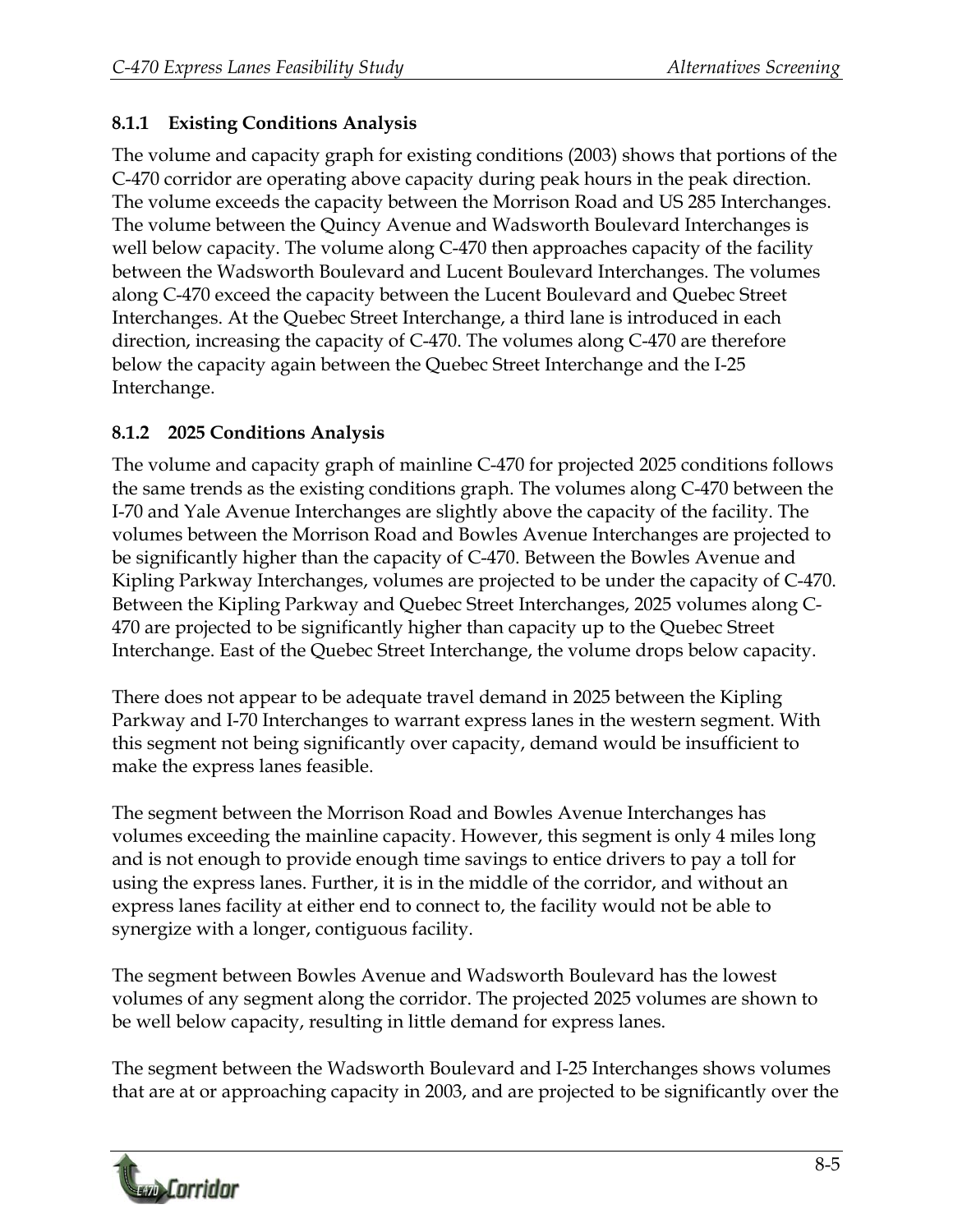capacity of the mainline facility in 2025. This segment has the highest demand and highest potential for express lanes to be financially feasible. It was therefore recommended that this segment be studied further to evaluate the financial feasibility of the different express lane configurations during the 2003 to 2025 planning horizon.

#### **8.1.3 Cursory Feasibility Assessment of I-70 to Morrison Road**

Before the confident elimination of I-70 to Kipling Parkway segment, a cursory check of the potential financial feasibility was performed. The analysis provided the basis for developing a phased implementation plan, as discussed in Chapter 11.

In the cursory feasibility assessment, five alternatives were developed to determine whether varying the number of lanes on the general purpose or express lane facilities would produce results different from those for feasibility. The length of a potential western segment of express lanes was also varied to determine the impact of not including segments that are marginally above capacity. The intent of the analysis was to determine whether any alternatives warranted a more detailed analysis in the microsimulation model.

#### **8.1.4 Four-lane Barrier Separated Concept**

To give the western segment express lanes concept the best chance to survive, a bestcase scenario was developed in which the maximum conceivable number of users would divert into the express lanes. For this best-case scenario, it was assumed that 100 percent of all excess capacity on the general purpose lanes would use the express lanes. In cases where the forecasted general purpose lanes volume was below capacity, it is assumed that 10 percent of the total volume would use the express lanes. This estimate is based on the finding in the ELFS User Survey (see Appendix C) that 7 percent of all users would use the express lanes under any circumstance.

The five alternatives shown below were developed for the western segment express lanes concept using the assumptions listed above.

| Alternative 1 | Four general purpose lanes and 4 express lanes from Kipling     |  |
|---------------|-----------------------------------------------------------------|--|
|               | Parkway to Morrison Road, and 6 general purpose lanes and four  |  |
|               | express lanes from Morrison Road to I-70.                       |  |
| Alternative 2 | Four general purpose lanes and 4 express lanes from Bowles      |  |
|               | Avenue to Morrison Road, and six general purpose lanes and four |  |
|               | express lanes from Morrison to I-70.                            |  |
| Alternative 3 | Four general purpose lanes and four express lanes from Kipling  |  |
|               | Parkway to I-70.                                                |  |
| Alternative 4 | Four general purpose lanes and four express lanes from Bowles   |  |
|               | Avenue to I-70.                                                 |  |
|               |                                                                 |  |

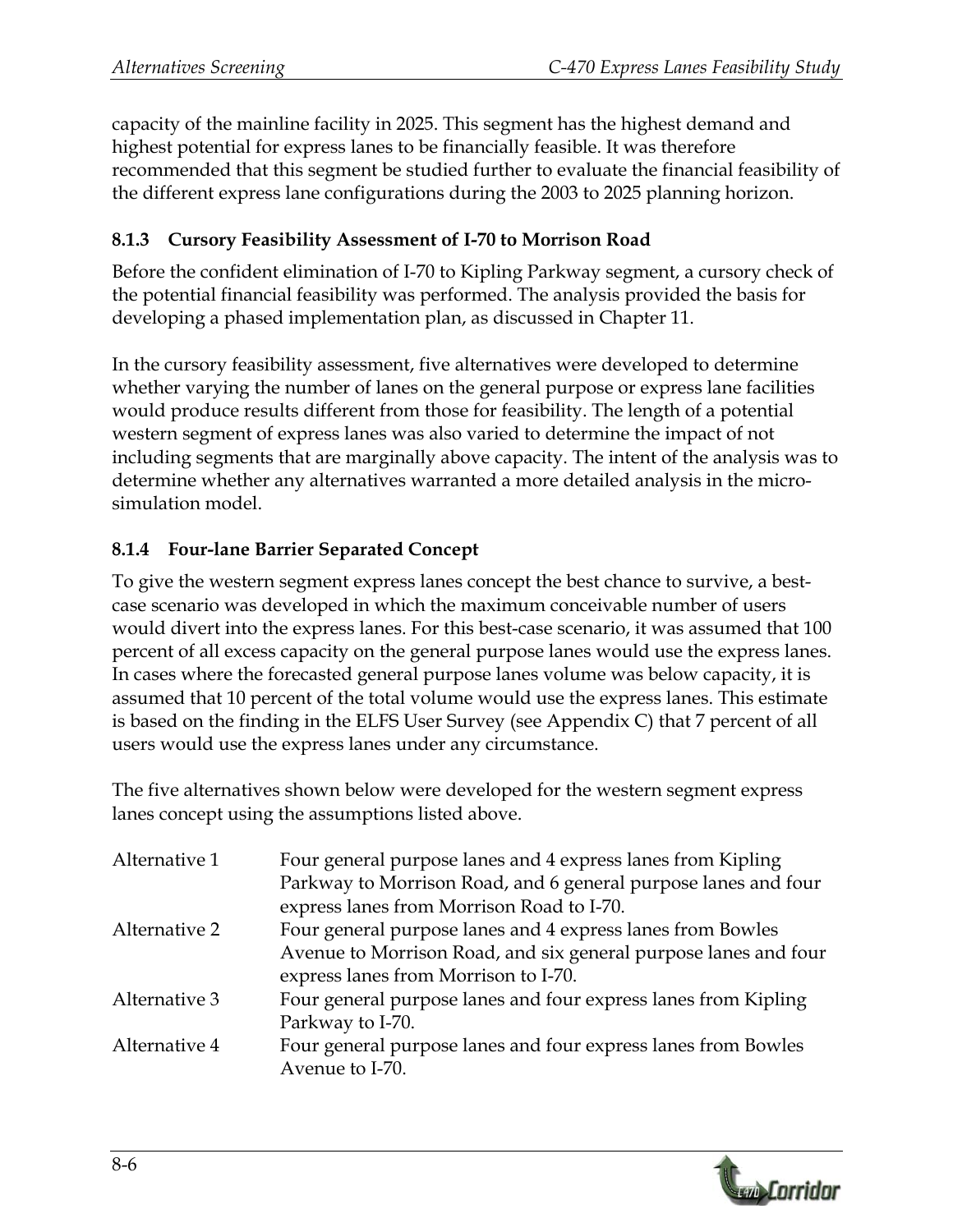Alternative 5 Four general purpose lanes and four express lanes from Bowles Avenue to Morrison Road.

Although six lanes are currently in the segment from I-70 to Morrison Road, it was necessary to determine how sensitive the feasibility of this western segment was to the capacity. To determine this, Alternatives 3 and 4 were developed to represent a hypothetical situation in which only four free lanes were present.

The construction cost estimate for each alternative was based on the preliminary cost estimate for the eastern segment from Kipling Parkway to I-25. Based on a cost estimate of \$23 million per mile for four express lanes and four general purpose lanes, a per lane mile cost of \$2.875 million was used in the analysis below.

The express lane volume and corresponding vehicle miles traveled (VMT) input was used with projected toll rates to compute an overall financial feasibility of each alternative. The feasibility factor then gave an indication of the financial feasibility of the alternative.

Using these best case assumptions as input, traffic volumes in the express lanes were estimated, revenue was computed, and financial feasibility factors were calculated. These results show that the four-lane barrier-separated section under all five alternatives has nearly no potential for being financially feasible; the results also verify that the initial hypothesis that the western segment is not feasible for a toll lane facility.

It should be noted that the analysis above was performed assuming a four-lane barrierseparated section. To determine whether another typical section configuration could result in a more feasible rating, the sections below discuss reversible- and single-lane concepts.

#### **8.1.5 Reversible Express Lane Concept**

As a means of reducing the associated construction and O&M costs, another express lane alternative was analyzed. The volume trends observed on the western segment of C-470 showed a distinct directional split between the AM and PM peak hours. Typically, the AM peak hour direction is northbound, while the PM peak hour direction is southbound. Hence, a reversible two-lane express lane option was evaluated with the previously identified five alternatives. During the AM peak hour, the two express lanes would be open to northbound traffic, while during the PM peak hour, the southbound direction would be open. This would result in approximately half the original construction cost for the four-lane alternative. The O&M costs would also be reduced by half. With the reversible express lane concept, a corresponding reduction in the revenue generation occurred, because vehicles in the off peak direction did not have access to the express lanes.

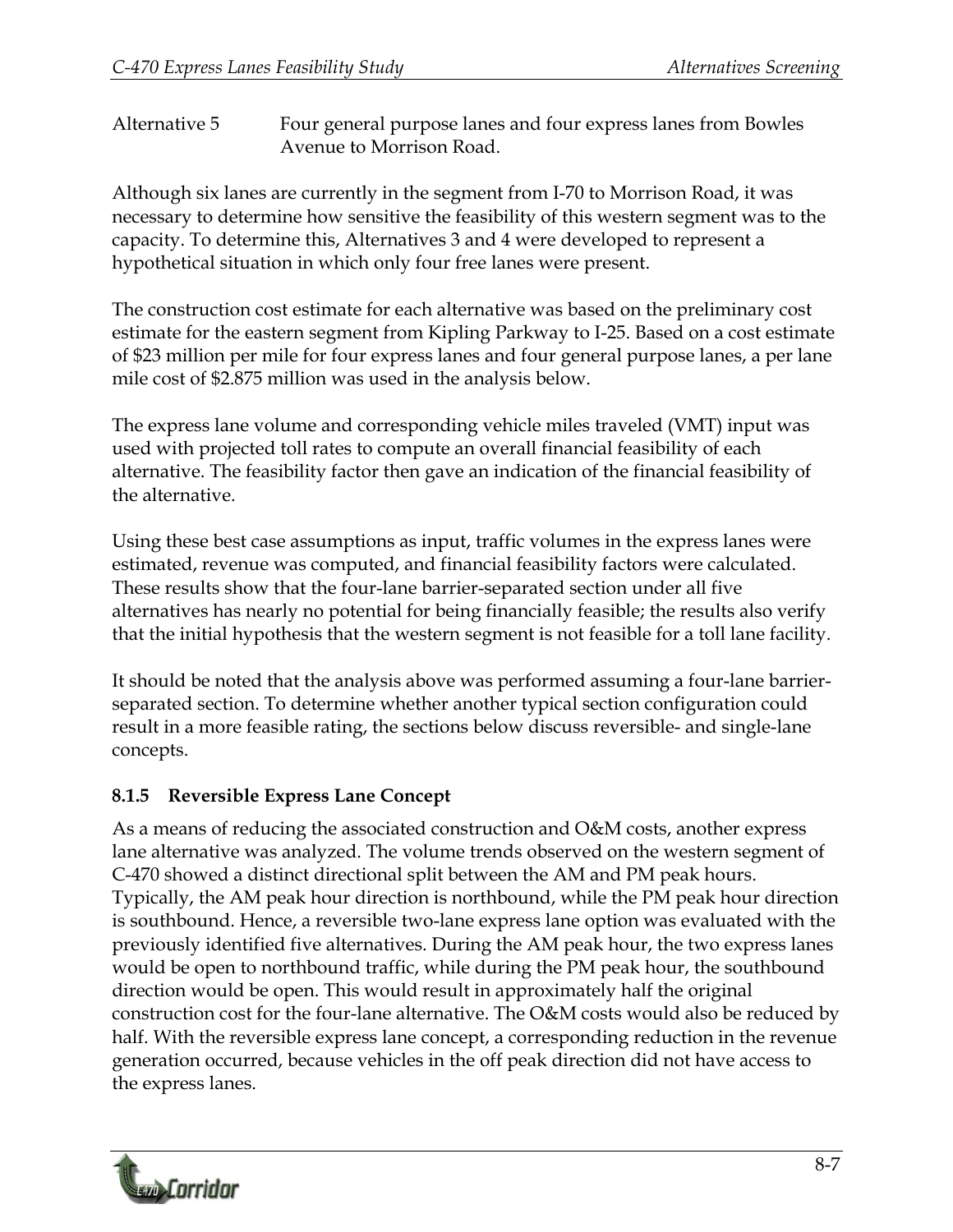As in the case of the four-lane barrier-separated segment, the reversible express lane concept was found to not be financially feasible.

#### **8.1.6 Single Express Lane Concept**

A final cost-saving scenario was evaluated using a single-lane concept (one lane in each direction). Similar to the reversible express lane concept, the construction and O&M costs would be reduced by approximately half.

As in the case with previous two alternatives, the single express lane concept was also found to not be financially feasible.

#### **8.1.7 Conclusions of the I-70 to Kipling Parkway Analysis**

The above analyses demonstrate that the western segment has no potential to be feasible in the planning horizon of this study. However, in the interest of identifying a long-term plan for implementation, discusses a potential phasing plan and associated timeframe for planning purposes only. Potentially, sometime after 2025, traffic volumes may continue to increase to the extent that express lanes could be considered a viable alternative.

#### **8.1.8 Phasing Plan for Kipling Parkway to I-70**

A potential phasing plan for constructing express lanes in the western segment could consider constructing two express lanes in each direction from Bowles Avenue to I-70 as an initial phase. The second phase would provide the connection between Bowles Avenue and Kipling Parkway. Based on a continued 1.5 percent annual growth rate beyond 2025, the first phase could be warranted around 2030, with the second phase potentially being needed around 2050. This more aggressive growth scenario represents the earliest tolls would be warranted. Using a less conservative growth rate of 1 percent, the segments between I-70 and Bowles Avenue, and between Bowles Avenue and Kipling Parkway, would not be worth considering until around 2040 and 2070, respectively. These estimates assume existing laneage and capacity. With the corridor approaching full build out at 2010, the anticipated growth rate beyond 2025 is expected to be more consistent with the conservative 1 percent rate. This analysis assumes a preferred four-lane barrier-separated facility due to the reliability and safety benefits mentioned in Sections.

### **8.2 STEP 2. PRELIMINARY SCREENING OF ACCESS LOCATIONS**

With only the eastern segment of C-470 from I-25 to Kipling Parkway showing potential demand for express lanes, it was carried to the next phase of screening. Step 2 sought to evaluate all existing and proposed interchange locations to determine which had enough demand to warrant access to the express lanes. The first step was to determine which interchanges currently carry the most volume. As a representative measure of

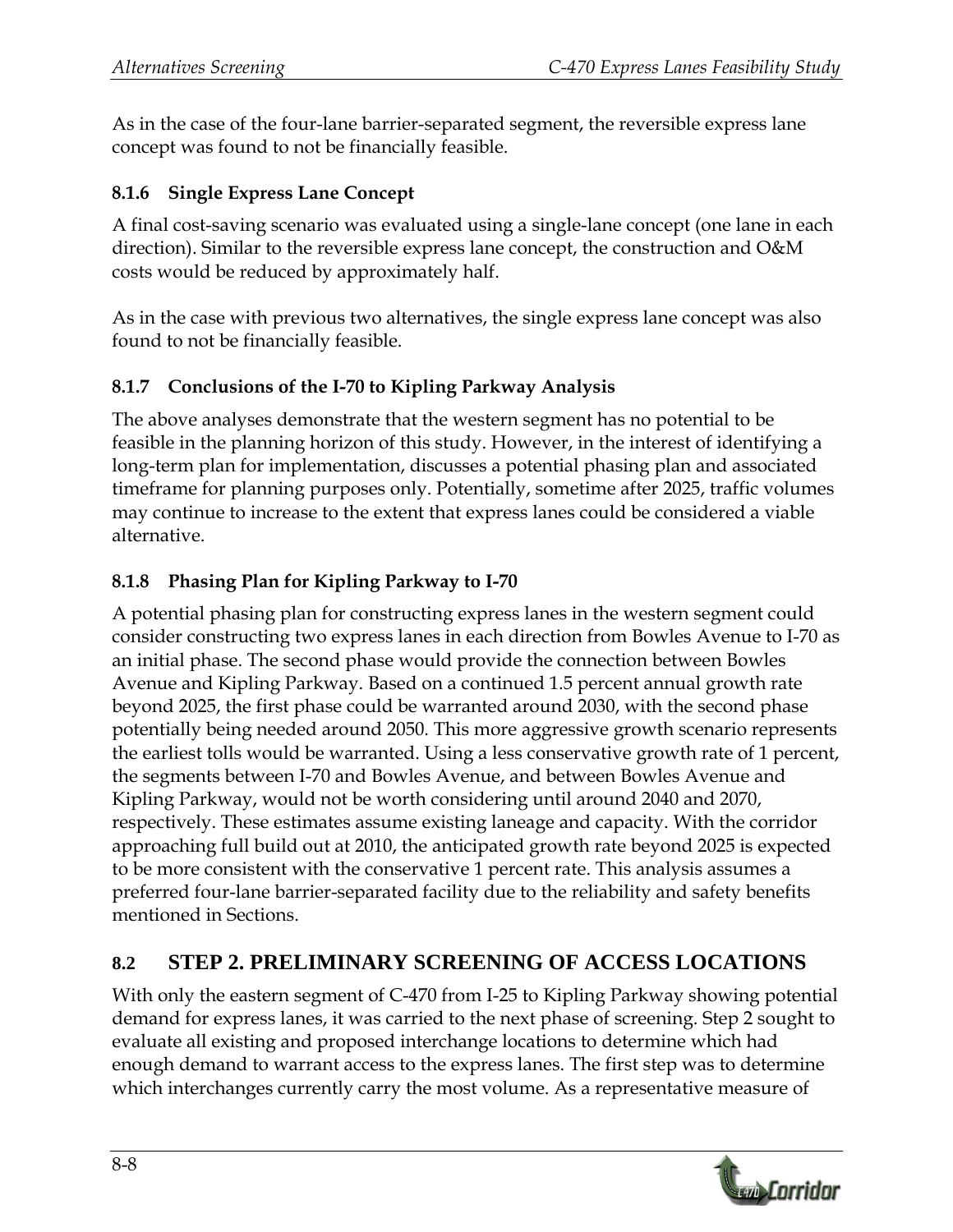demand, the interchange locations that comprise 75 percent or more of the total corridor volume were carried forward for further consideration. Using this methodology, Platte Canyon Road was the only interchange eliminated from further consideration. Table 8.4 summarizes the projected 2025 combined AM and PM peak hour ramp volumes.

| <b>Interchange</b>                                               | Project 2025 AM and PM Peak Hour<br><b>General Purpose Lane Ramp</b><br><b>Combined Totals</b> | <b>Disposition</b>     |  |  |  |
|------------------------------------------------------------------|------------------------------------------------------------------------------------------------|------------------------|--|--|--|
| $1-25$                                                           | 16,830                                                                                         | <b>Carried Forward</b> |  |  |  |
| Yosemite                                                         | 4.375                                                                                          | <b>Carried Forward</b> |  |  |  |
| Quebec                                                           | 11,135                                                                                         | <b>Carried Forward</b> |  |  |  |
| Colorado*                                                        | N/A                                                                                            | <b>Carried Forward</b> |  |  |  |
| University                                                       | 7,110                                                                                          | <b>Carried Forward</b> |  |  |  |
| Broadway                                                         | 9,165                                                                                          | <b>Carried Forward</b> |  |  |  |
| Lucent                                                           | 8,650                                                                                          | <b>Carried Forward</b> |  |  |  |
| Santa Fe                                                         | 9,290                                                                                          | <b>Carried Forward</b> |  |  |  |
| <b>Platte Canyon</b>                                             | 1.125                                                                                          | Eliminated             |  |  |  |
| Wadsworth                                                        | 8,695                                                                                          | <b>Carried Forward</b> |  |  |  |
| Kipling                                                          | 5,640                                                                                          | <b>Carried Forward</b> |  |  |  |
| * No data for Colorado Interchange; ramps do not currently exist |                                                                                                |                        |  |  |  |

#### **Table 8.1 Preliminary Access Location Screening Based on Interchange Volumes**

## **8.3 STEP 3. QUALITATIVE SCREENING OF ACCESS LOCATIONS**

In Step 3, output from TP+ model runs was used to determine which locations had the highest average combined 2025 AM and PM peak hour ramp volumes. The locations with the lowest ramp volumes - Ken Caryl Avenue, Kipling Parkway, and Lucent Boulevard - were eliminated. Despite having the lowest volume of the remaining access locations, Colorado Boulevard was carried forward for further evaluation. This decision was made solely on its inclusion in the Public Private Initiative alternative. It should be noted that the locations of Lucent Boulevard and Kipling Parkway were later reintroduced into the screening process to alleviate some operational issues on the corridor. Table 8.5 summarizes the access locations that were carried forward or eliminated at this level of screening.

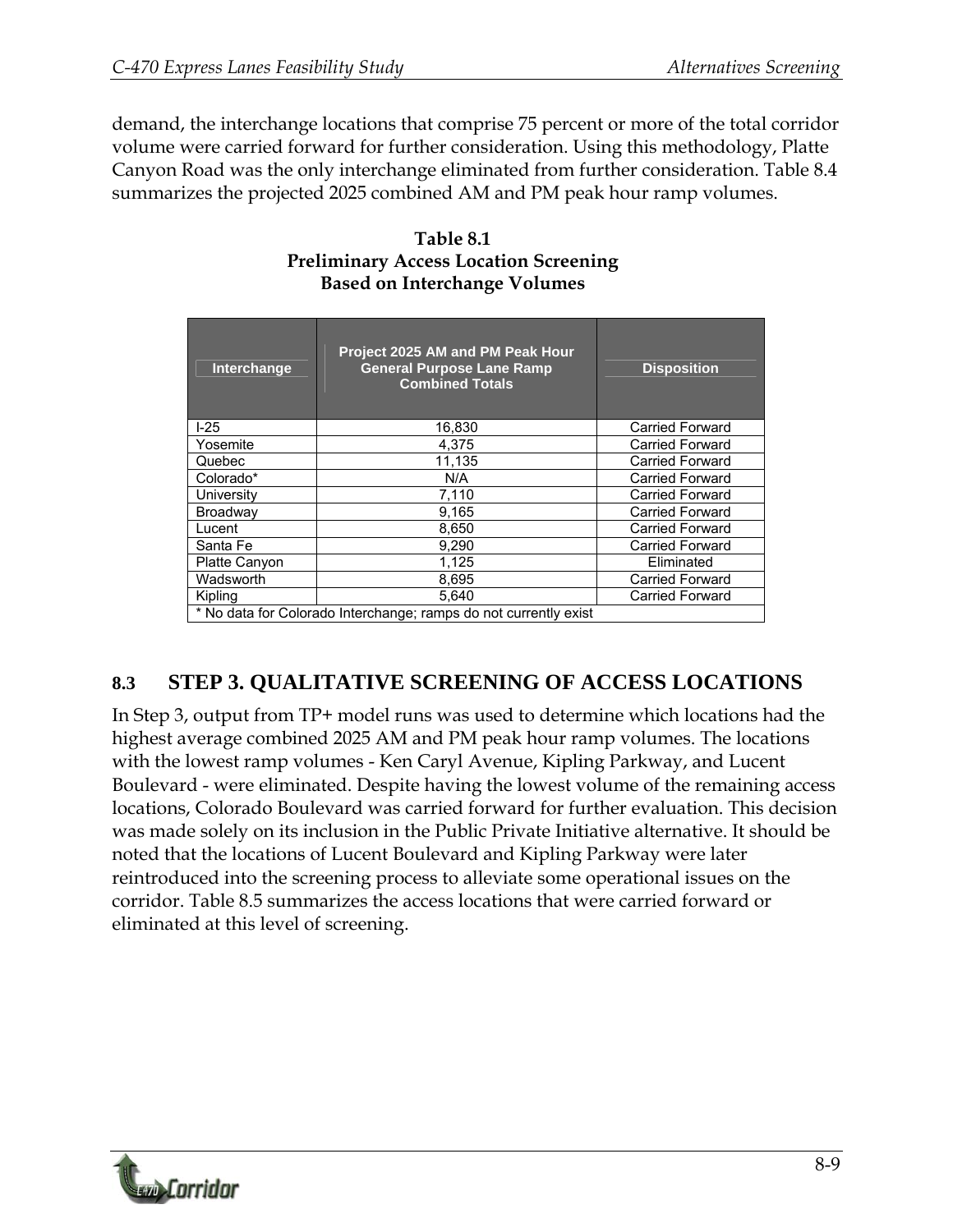| <b>Access</b><br><b>Locations</b> | <b>Average Combined</b><br><b>AM and PM Peak Hour</b><br><b>Express Lanes Ramp</b><br><b>Volumes</b> | <b>Description</b>                                                                             | <b>Disposition</b> |
|-----------------------------------|------------------------------------------------------------------------------------------------------|------------------------------------------------------------------------------------------------|--------------------|
| Colorado                          | 2,065                                                                                                | Carried forward for comparison<br>to public private initiative<br>alternative                  | Carried forward    |
| Lucent                            | 3,640                                                                                                | Low volume                                                                                     | Eliminated         |
| Kipling                           | 4.540                                                                                                | Lower volume on EL ramps and<br>general purpose lane ramps and<br>close proximity to Wadsworth | Eliminated         |
| I-25/Yosemite                     | 5,026                                                                                                | Medium volume and logical<br>terminus of eastern segment                                       | Carried forward    |
| Santa Fe                          | 5,104                                                                                                | Medium volume and connection<br>to US Highway                                                  | Carried forward    |
| Wadsworth                         | 6,983                                                                                                | High volume                                                                                    | Carried forward    |
| Broad/University                  | 7,023                                                                                                | High volume                                                                                    | Carried forward    |
| Quebec                            | 7,304                                                                                                | High volume                                                                                    | Carried forward    |

**Table 8.2 Qualitative Access Location Screening Based on TP+ Model** 

During this third level of screening, only interchange nodes were considered; specific ramp configurations at access points were not considered. The travel demand model was not sensitive enough to distinguish between different access types. The exact locations, types, and directions that will be afforded access at each location were evaluated in the final level of screening for the short-listed alternatives only.

### **8.4 STEP 4. QUANTITATIVE SCREENING OF ACCESS LOCATIONS**

Step 4 involved a detailed analysis of access locations, operations, design considerations, and projected construction costs. An accurate estimate of express lane users was developed using the AIMSUN micro-simulation model and results of the Stated Preference Survey. These tools considered the toll rate and time savings with which drivers would be willing to divert into the express lanes.

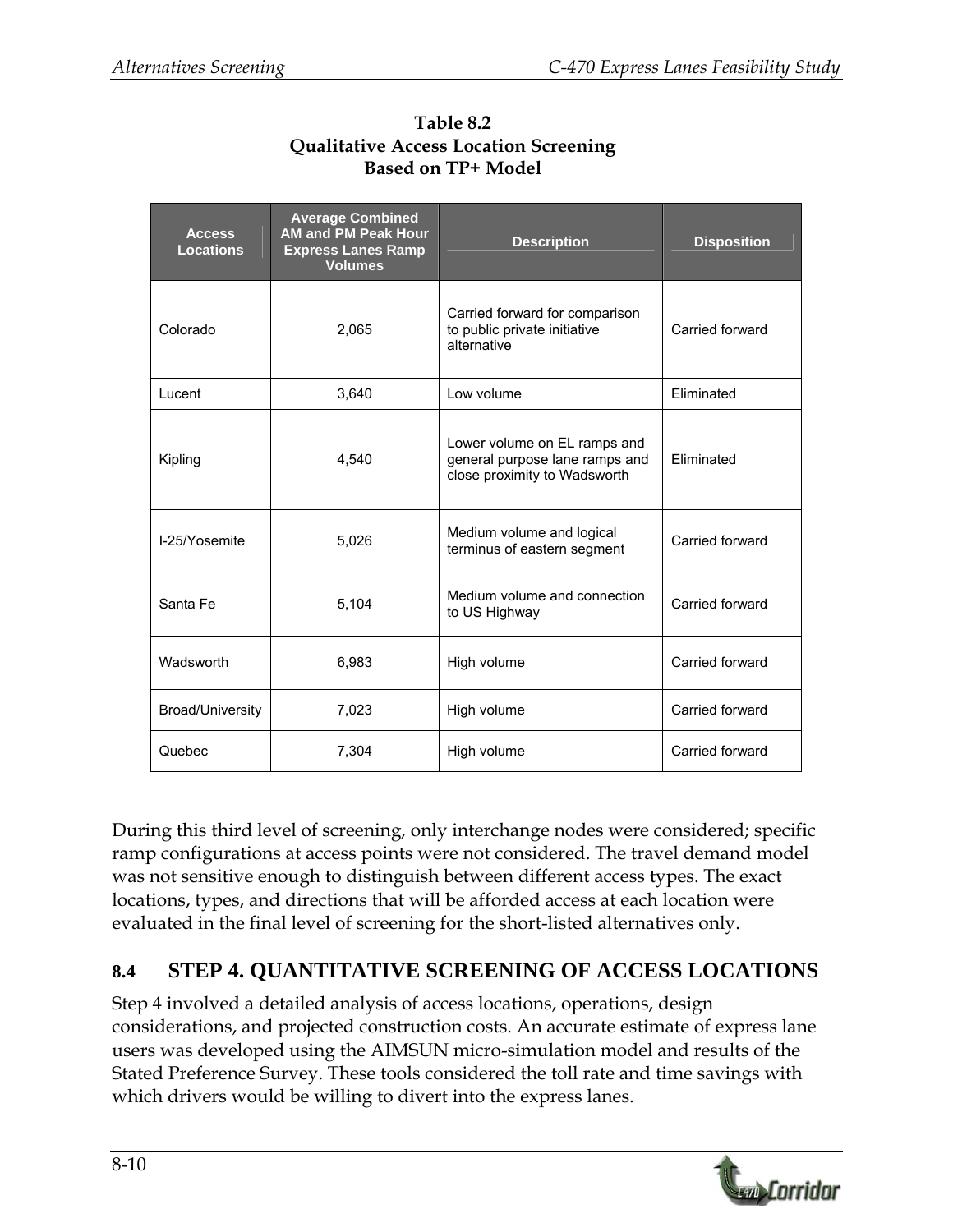#### **8.4.1 Access Alternatives**

The remaining access points from Steps 2 and 3 of the screening process were analyzed in the AIMSUN micro-simulation model to determine specific access locations and types. From Steps 2 and 3, four locations were identified as having the highest traffic demand: Wadsworth Boulevard, Santa Fe Drive, Quebec Street, and I-25. These were logical locations for providing access based strictly on projected volumes. Direct access was provided at these high-volume locations in several alternatives to determine its overall benefit. The remaining locations of Lucent Boulevard, Broadway, and University Boulevard all experienced similar volumes and thus were combined into several alternatives to determine which combination of these access points provided the highest express lane ridership and best overall operations. Due to slightly lower volumes, these locations were analyzed only with slip ramp access. The access locations were then grouped into 10 distinct alternatives, as shown in Figure 8.4.